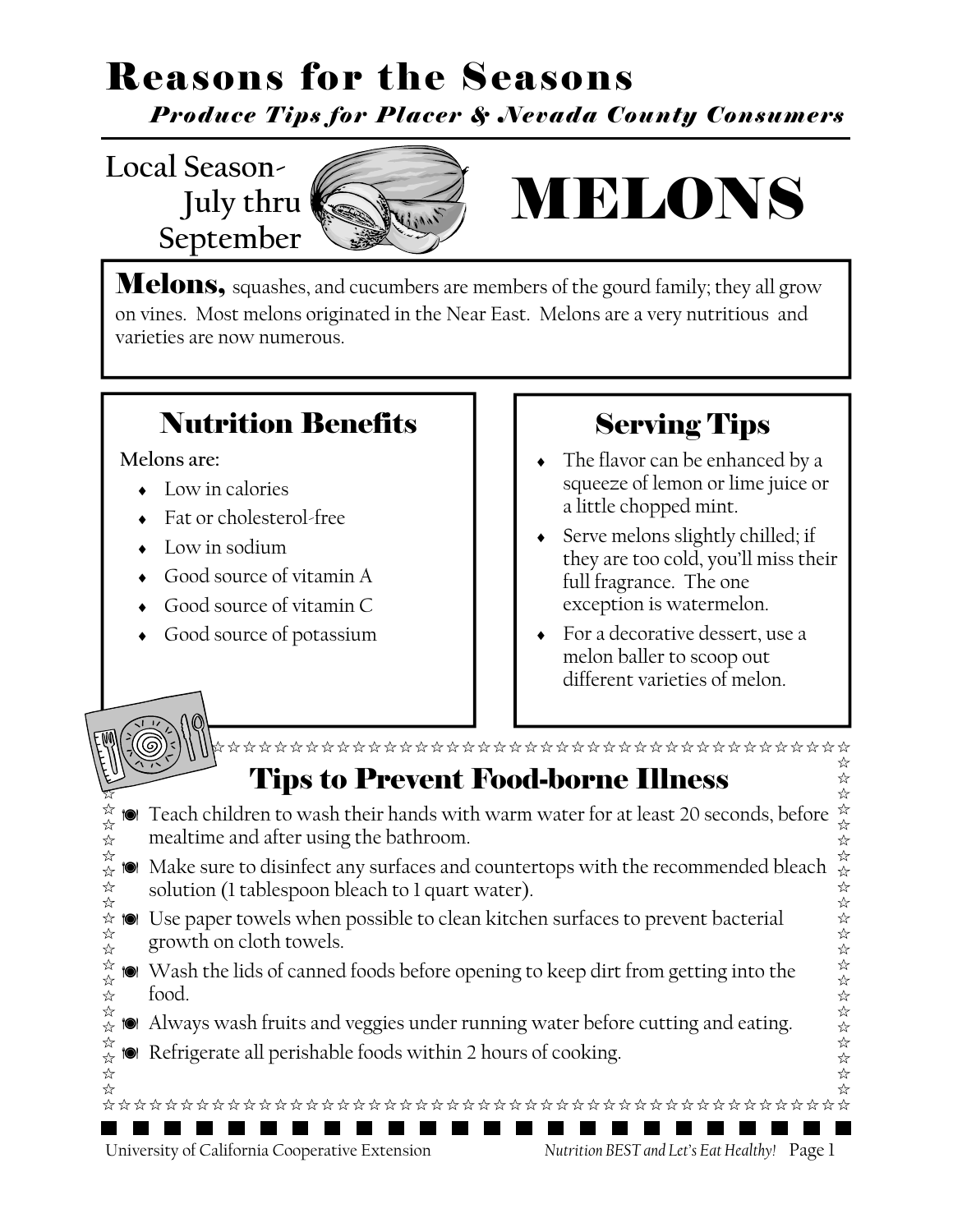*Produce Tips for Placer & Nevada County Consumers*

# MELONS



### Locally Grown Types

*Cantaloupe, Muskmelon, Crenshaw, Persian, Casaba, Honeydew, and Watermelon* 

### Shopping Tips

- $\checkmark$  Melons should be free of cracks, dark bruises, or soft spots.
- $\checkmark$  Select a melon that is fragrant as it is a clue to its ripeness.
- $\checkmark$  A ripe melon will be firm. A slight softness is a good sign, but it should not be spongy.
- $\checkmark$  Thumping and shaking is not an accurate indicator.
- $\checkmark$  Look for a clean, smooth break at the stem.



### Handling and Storage

- Melons are very perishable, bruise easily, and spoil at room temperature.
- Melons should be stored in the refrigerator until ready to use.
- Ripe melons are very fragrant, and the aroma of a cut melon can penetrate and effect other foods.

### Preparation

- Simply cut the oval and round melon open and remove the seeds and strings. It can be served in many attractive ways: cut into halves, quarters, wedges, or cubes; or the flesh can be scooped out with a melon baller.
- For melon rings, cut melons into thick cross-wise slices, scrape out the seeds, and remove rind. Place the melon ring on a plate and fill the center with cottage cheese or salad.
- Use a large heavy knife to cut a whole watermelon into thick slices or wedges. Remove the flesh with a melon baller.
- ◆ Because of their high water content, melons are not a good candidate for canning or freezing.
- Drying melons is not recommended.

Page 2 University of California Cooperative Extension *Nutrition BEST and Let's Eat Healthy !*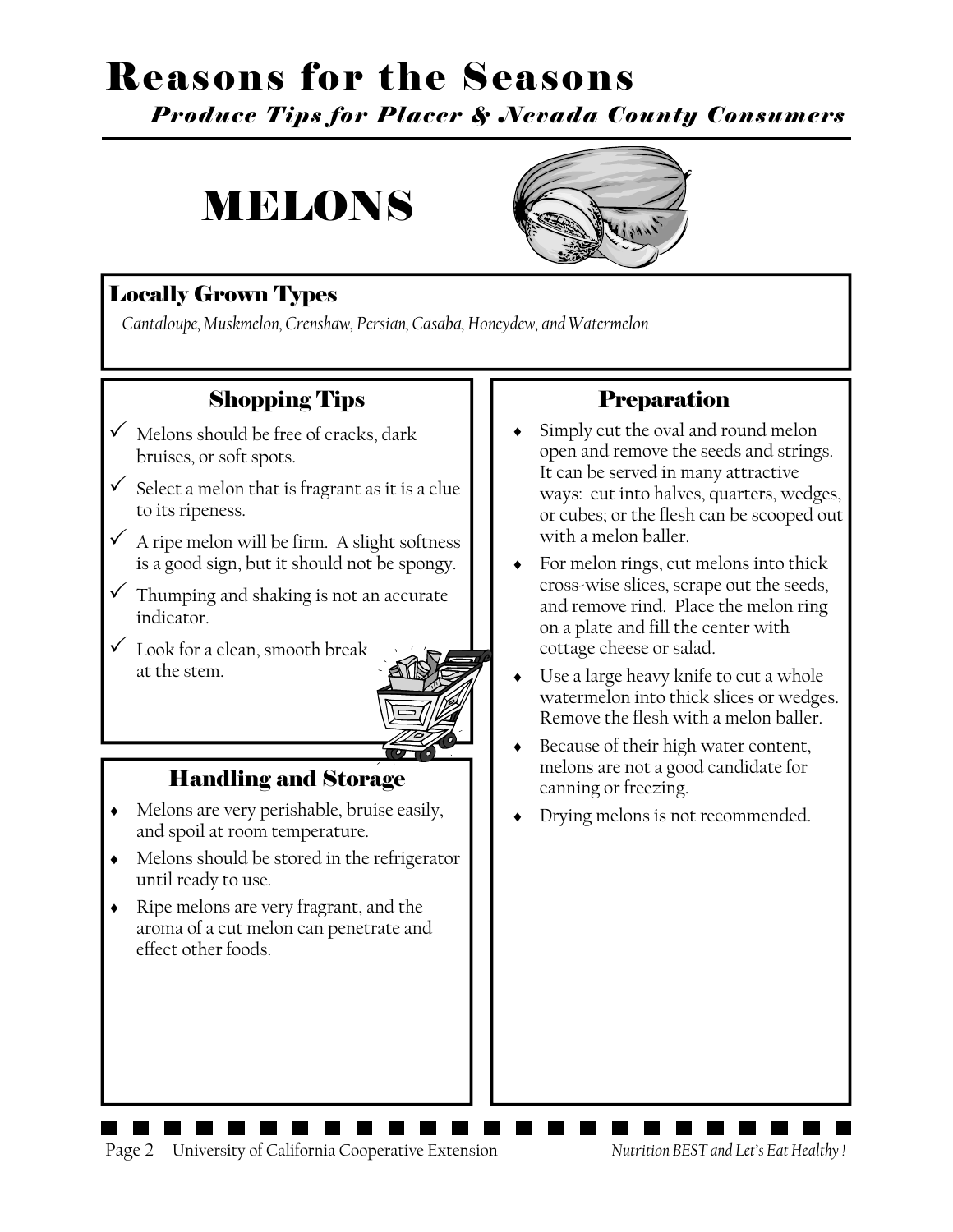*Produce Tips for Placer & Nevada County Consumers*



#### INGREDIENTS:

- 
- 
- 4 cup cubed cantaloupe 1/2 teaspoon grated lemon peel
- 1/4 cup sugar 12 small paper cups
- 2 tablespoons lemon juice 12 plastic spoons
- 
- 1 tablespoon chopped mint

#### DIRECTIONS:

- 1. In a blender or food processor, combine the cantaloupe, sugar, lemon juice, mint, and lemon peel; cover and blend until smooth.
- 2. Pour 1/4 cup into each paper cup.
- 3. Freeze until thick and slushy, about 1 hour.
- 4. Insert one spoon, handle up, into each cup of frozen mixture.
- 5. Freeze until solid, at least 2 hours.
- 6. Peel paper cup off each treat and enjoy!

### TROPICAL KIWIFRUIT SALAD

(4 SERVINGS)

#### INGREDIENTS FOR SALAD:

- 6 kiwifruit
- 1 papaya, peeled, quartered, and seeded
- 12 watermelon triangles, 1/4" thick
- 4 mint sprigs, optional

#### INGREDIENTS FOR LIME AND MINT DRESSING:

1/4 cup lime juice

- 3 tablespoons honey
- 1 tablespoon chopped fresh mint

#### DIRECTIONS:

- 1. Peel kiwifruit and slice into 1/4 inch thick rounds.
- 2. Slice papaya lengthwise into 1/4 inch slices.
- 3. Arrange kiwifruit, papaya, and watermelon on four salad plates.
- 4. Whisk together dressing ingredients until well combined.
- 5. Drizzle dressing over fruit.
- *6.* Garnish with mint sprigs.

University of California Cooperative Extension *Nutrition BEST and Let's Eat Healthy!* Page 3